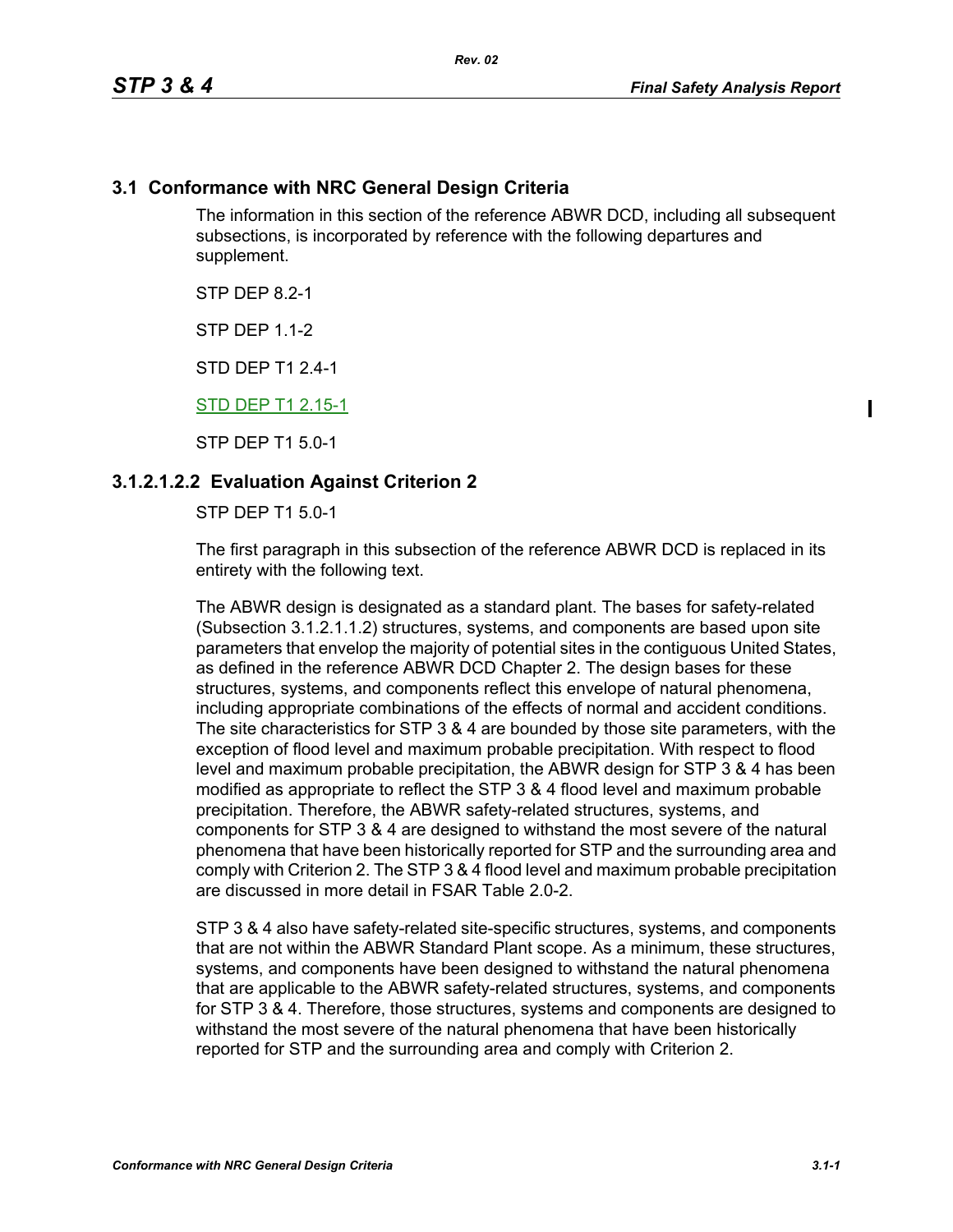# **3.1.2.1.5.2 Evaluation Against Criterion 5**

**STP DFP 11-2** 

The information in this Subsection of the reference ABWR DCD is replaced in its entirety with the following text.

STP 3 & 4 is a dual-unit station. Therefore, the sharing of specified structures, systems, and components important to safety between these dual units must be addressed. GE Licensing Topical Report NEDO-33325, Class 1, dated May 1, 2007, titled "Advanced Boiling Water Reactor (ABWR) Common Equipment and Structures," addresses the sharing of specified structures, systems and components important to safety for any dual unit ABWR station, including STP 3 & 4. This LTR demonstrates that the sharing of the specified systems does not impair their ability to perform their safety functions.

The water supply for fire protection is shared by STP 3 & 4. Regulatory Guide 1.189, Revision 1, paragraph 3.2.1.h, states that a common water supply may be utilized for multi-unit nuclear power plant sites with a common yard fire main loop. The risk impact for a shared water supply is addressed by the Fire Protection Probabilistic Risk Assessment for STP 3 & 4 contained in Appendix 19M. Since STP 3 & 4 do not share fire areas where safe shutdown systems are located, and it is extremely unlikely that there will be simultaneous fires in areas of both units affecting safe shutdown areas, it is extremely unlikely that protection systems for both units will need to function at the same time.

In addition, the Ultimate Heat Sink (UHS) is a common safety related structure that shared by STP 3 & 4. The UHS has a separate basin for each unit with a common wall that separates the STP 3 & 4 basins. Safety-related systems within the UHS structure are not shared and each unit has a separate Reactor Service Water System. The UHS structural design is described in detail in Appendix 3H.6. The design basis functions of the UHS are described further in Section 9.2.5.

Based on the LTR and the discussion above of the UHS, it is concluded that sharing of the Fire Water Supply will not significantly impair their ability to perform its safety function, including, in the event of an accident in one unit, an orderly shutdown and cooldown of the remaining unit, and it is concluded that GDC 5 is met. GDC 5 is met.

## **3.1.2.2.8.2.2 Offsite Electric Power System**

#### STP DEP 8.2-1

The information in this subsection of the reference ABWR DCD is replaced in its entirety with the following text.

Offsite power is transmitted to the plant switchyard via multiple 345kV circuits on several rights-of-way. Each unit has three separate 345kV circuits from the switchyard that tie into reserve auxiliary transformer (RAT) A, RAT B and the main power transformer, respectively. Each transformer provides a feed to each of the Class 1E buses. The main power transformer feed is via three unit auxiliary transformers (UAT).